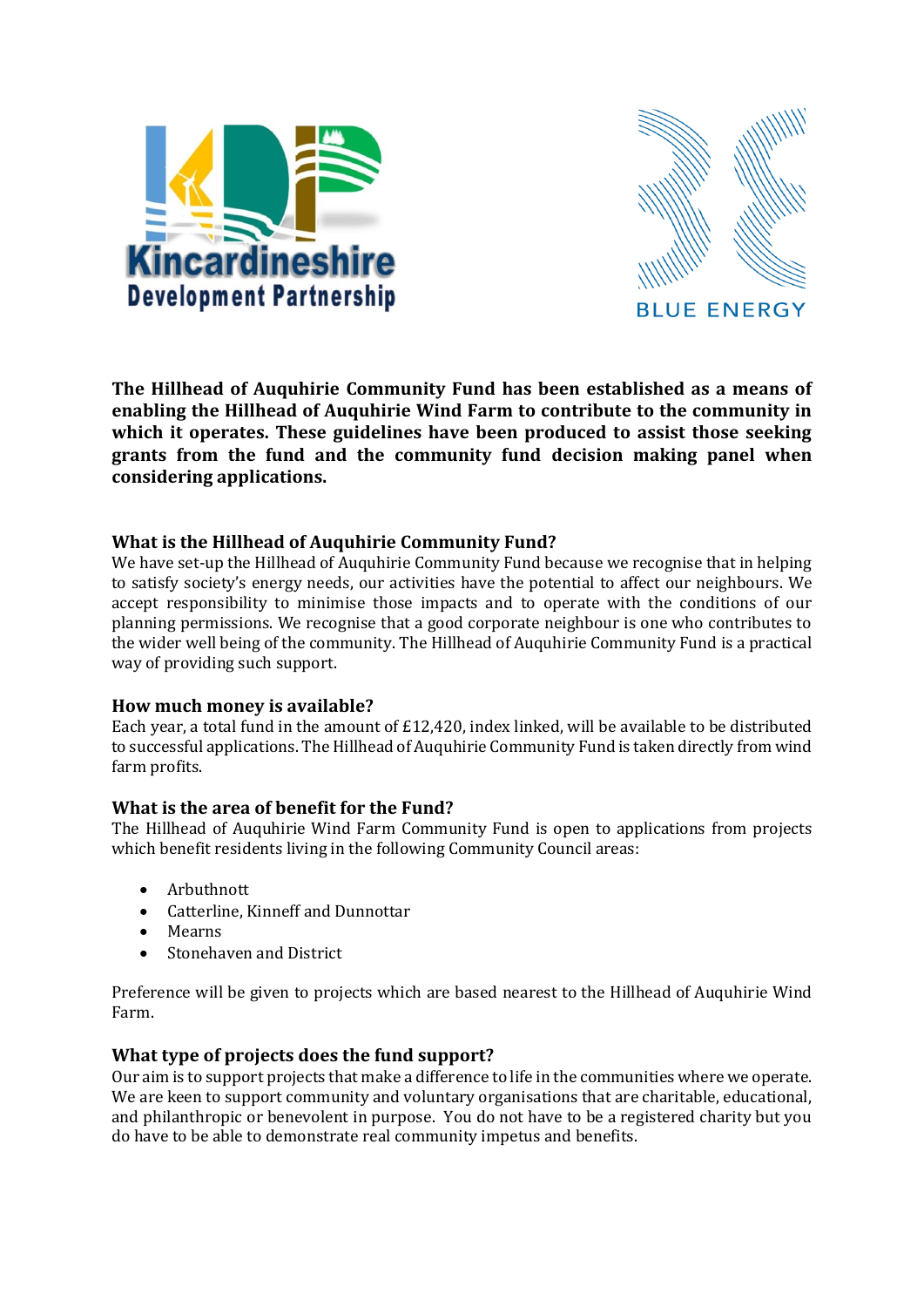We welcome applications from organisations whose focus covers aspects of the following:

- a broad span of the community.
- children and young people especially projects focused on improving access to activities and services and where young people play a key role in the decision-making
- carbon reduction helping to tackle climate change.
- vulnerable people especially projects involving increased access to services and facilities for people with disabilities, the homeless and the elderly.
- community regeneration projects that improve health and education; reduce crime level, regenerate employment, housing and the physical environment.
- self-help groups community based groups that deliver basic services.
- environmental and wildlife projects especially those involving improvements to communal land.
- education and skills development group and community-based programs, particularly for those who have had no previous access to training opportunities.
- health projects providing access to services that aim to improve the health and well being of communities.
- heritage projects that celebrate and protect the local heritage.
- sustainability projects that promote sustainable development.
- community buildings projects that help maintain community owned buildings widely used by the community.

## **What information are we looking for?**

The key requirement we consider is evidence that the project will benefit the community it serves. It will help your case if you can demonstrate all or any of the following:

- **Need:** You will have to establish that there is a clear need for the project. It will help if you have done research that has involved dialogue with those who will use the facility or service.
- **Community use:** The true extent of the likely community use of the proposed project or service.
- **Community involvement:** We like to support projects where the community is already helping itself and where there is an enthusiastic input from committed and resourceful people.
- **Value:** We need to know that what you are proposing represents value for money and has been carefully budgeted. Your budget must be realistic and quotes included with your application. Applications with items valued over £5000 should have quotes from more than one source for those items.

# **What type of projects will not be considered?**

- Projects outside the immediate area of benefit.
- National or regional charities with no independent office in the area of benefit.
- Projects that should be funded by a statutory body.
- Sponsorships, salaries or professional fees such as architects, solicitors or consultants.
- Improvements to land that is not open to the general public.
- Projects promoting political or religious activities.
- Deficit or retrospective funding (i.e. grants for activities that have already taken place).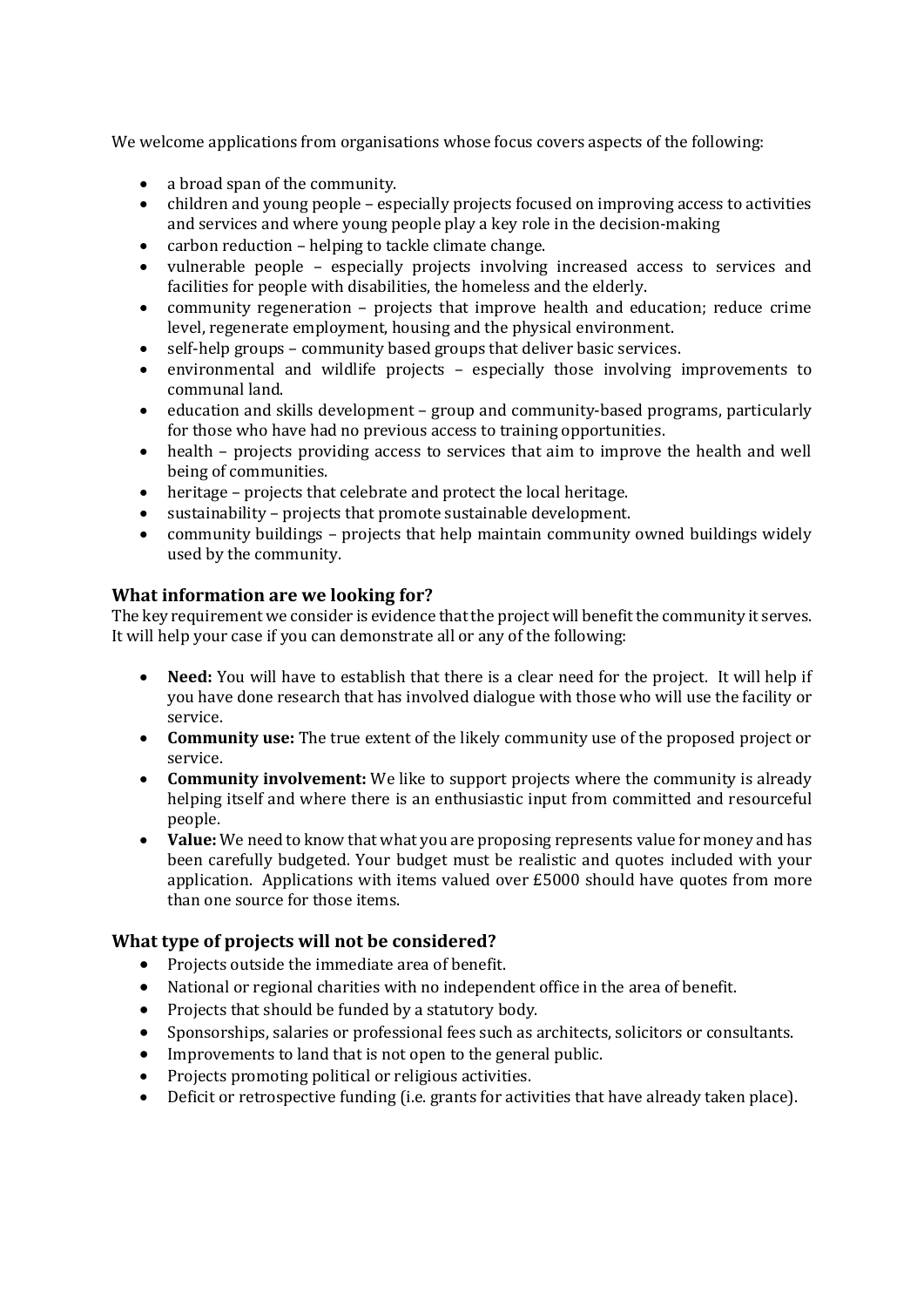## **How long is funding available for?**

Our grants are to cover a one year period and should be used within that year. You may, however, receive one year's funding from us, and then re-apply the following year. Applications from groups that have not received a grant previously may be given greater priority, so you should not assume that you will be successful in a request for repeat funding.

### **What about match funding?**

Grants from the Hillhead of Auquhirie Community Fund may be used as match funding unless expressly excluded by the Fund Panel.

### **What is the application process?**

Kincardineshire Development Partnership (KDP) will open the Hillhead of Auquhirie Community Fund for applications between the 1st April and 30th June each year. Copies of the application form will be made available to interested parties by post, email or from the KDP website. Applicants will have a period of three months to complete the application form.

Once your full application is received, you may be contacted for further information. Please ensure that the person nominated on the application form knows about the project and can talk knowledgeably about it.

The Hillhead of Auquhirie Community Fund Panel will then meet to consider all applications and make a decision.

## **Who sits on the fund panel?**

The Hillhead of Auquhirie Community Fund Panel consists of a representative from the Kincardineshire Development Partnership (chair) and representatives from the following Community Councils:

- Arbuthnott Community Council
- Mearns Community Council
- Catterline Kinneff & Dunnottar Community Council
- Stonehaven & District Community Council

Each group nominates a member to attend the annual Hillhead of Auquhirie Community Fund Panel meeting as arranged by Kincardineshire Development Partnership.

### **What do I need to send with my application?**

As well as the completed application form, you should send us:

- 1. **A signed copy of your organisation's governing document.** This may be a simple set of rules, a constitution or memorandum and articles of association. Your organisation should have an open membership and operate with regard to equal opportunities best practice and this should be reflected in your constitution.
- 2. **A copy of your organisation's most recent accounts.** If you have been running for over one year, we would expect to see a full set of account showing a breakdown of your annual income, expenditure and carry-forward balance. Please indicate in your application if any of your funds are already committed to other projects or activities other than the general running costs of your organisation. Please note that OSCR returns will not be accepted. If you are a new group (less than twelve months old) a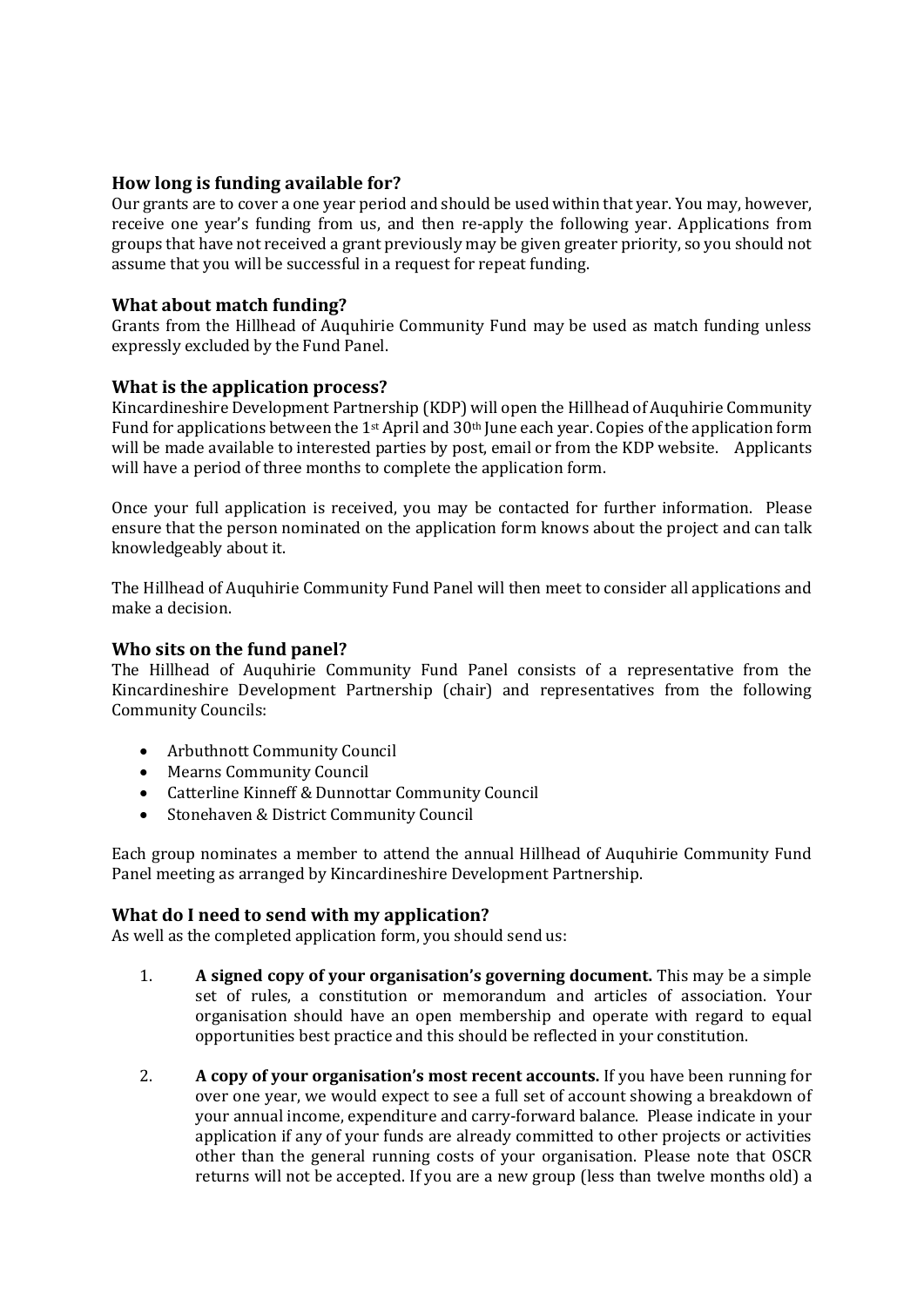recent bank statement plus an annual budget/cash flow forecast showing estimated income and expenditure is acceptable. These documents should be signed by your treasurer. If you do not have a bank account, it is possible for you to nominate another organisation to receive payment on your behalf. The nominated organisation should be willing to provide confirmation that they are able to ring-fence your grant within their own accounts.

- 3. **A copy of your child protection policy.** If your organisation works with children or young people (under 19 years) or the activity subject of the application will involve working with children or young people, you will need to provide a copy of your child protection policy. If you do not have such a policy your local council for voluntary service may be able to assist.
- 4. **Vulnerable person's policy.** If your organisation works with vulnerable people aged 18 years or over you should include a copy of your vulnerable person's policy. If you do not have such a policy then your local Council for Voluntary Service may be able to assist.
- 5. **Permissions.** If your project requires landowner or landlord's permission, you should produce a letter from him/her to that effect. You should also provide documentation to show that planning permission has been obtained if required.
- 6. **Plans and photographs.** If your project involves an element of development, you should provide a location plan, photographs of the site today, and plans/sketches showing what is proposed.
- 7. **An independent reference.** This should be someone who knows about your organisation, but who is not a trustee or committee member. It could be a volunteer or someone who takes part in events or activities. Or it could be a member of the clergy, a policeman, councillor, or a professional local resident who knows your group and its activities well.

### **What happens once a decision has been made?**

All offer or refusal letters will be sent within two weeks of the Hillhead of Auquhirie Community Fund Panel meeting. Offer letters will include any conditions imposed by the Hillhead of Auquhirie Community Fund Panel. A copy of the letter must be signed and returned before payment can be made. You should not commit any money before you have received your offer letter and conditions. You should not use an award for any other purpose than that applied for. Any underspend should be returned to the community fund. If there is any change to your original application you should notify the Community Fund Panel in writing as soon as possible.

Decisions made by the Fund Panel will be final and no negotiations or appeals will be entered into with the applicant.